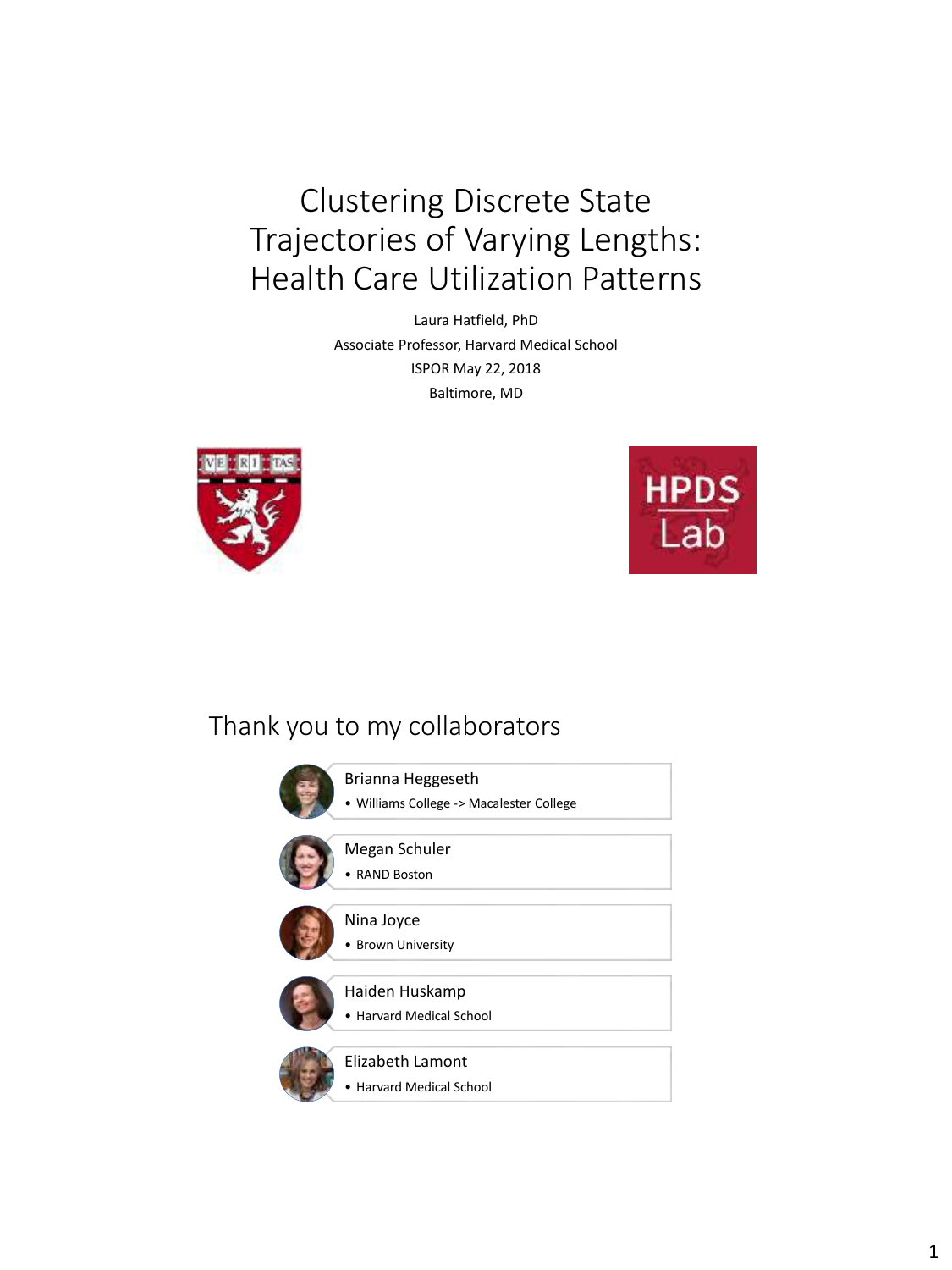#### Health care utilization trajectories



Can we use clustering to discover and illustrate variation in experiences?



Source: Schuler et al (2017) Health Affairs. doi: 10.1377/hlthaff.2017.0448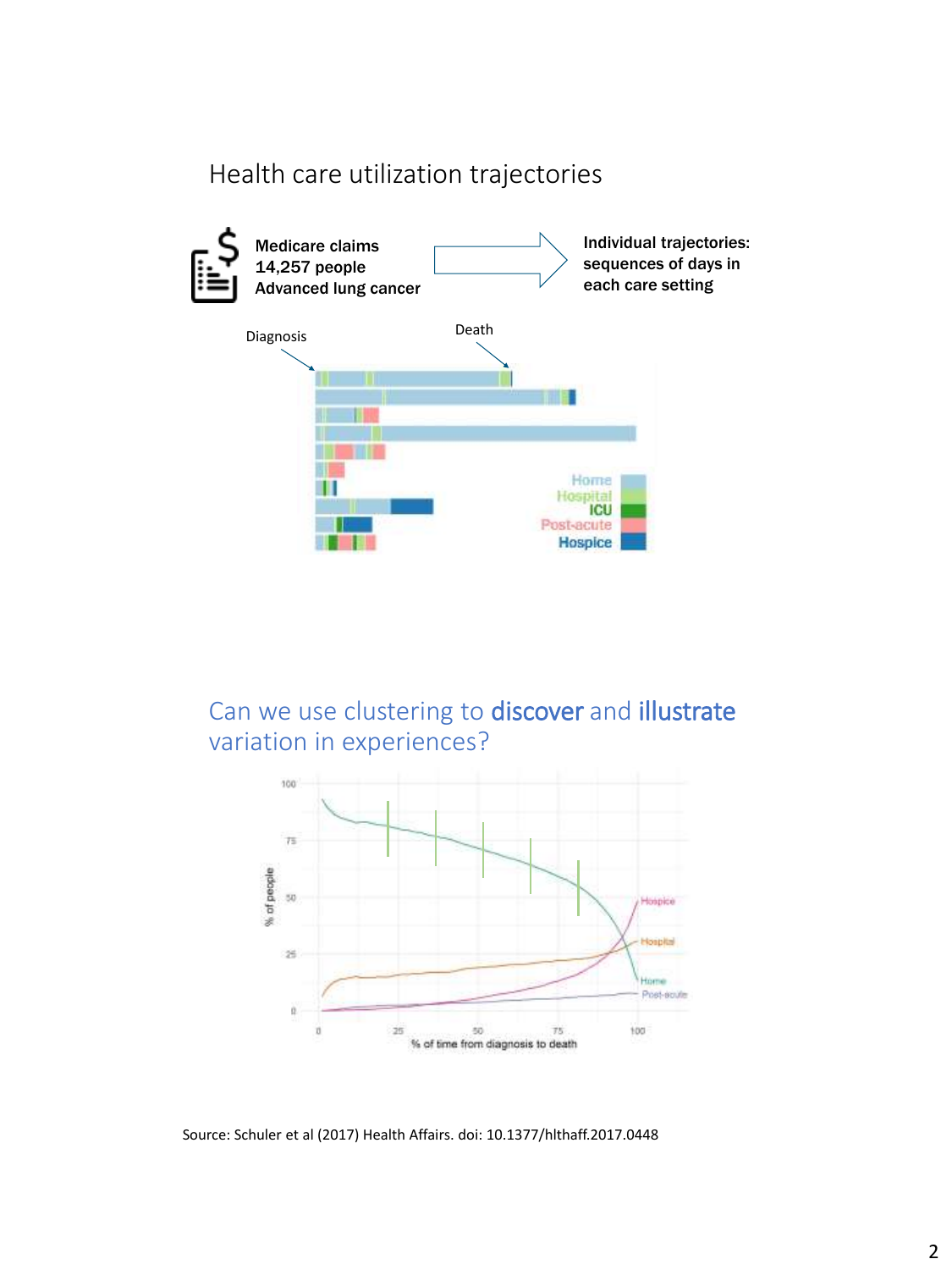## Feature extraction + LCA



# Latent class analysis

For response pattern  $y$  and class  $c_k$ 

$$
\Pr(\mathbf{Y} = \mathbf{y}) = \sum_{k=1}^{K} \Pr(C = c_k) \prod_{j=1}^{J} \Pr(Y_j = y_j \mid C = c_k)
$$

**The class indicators are missing data.**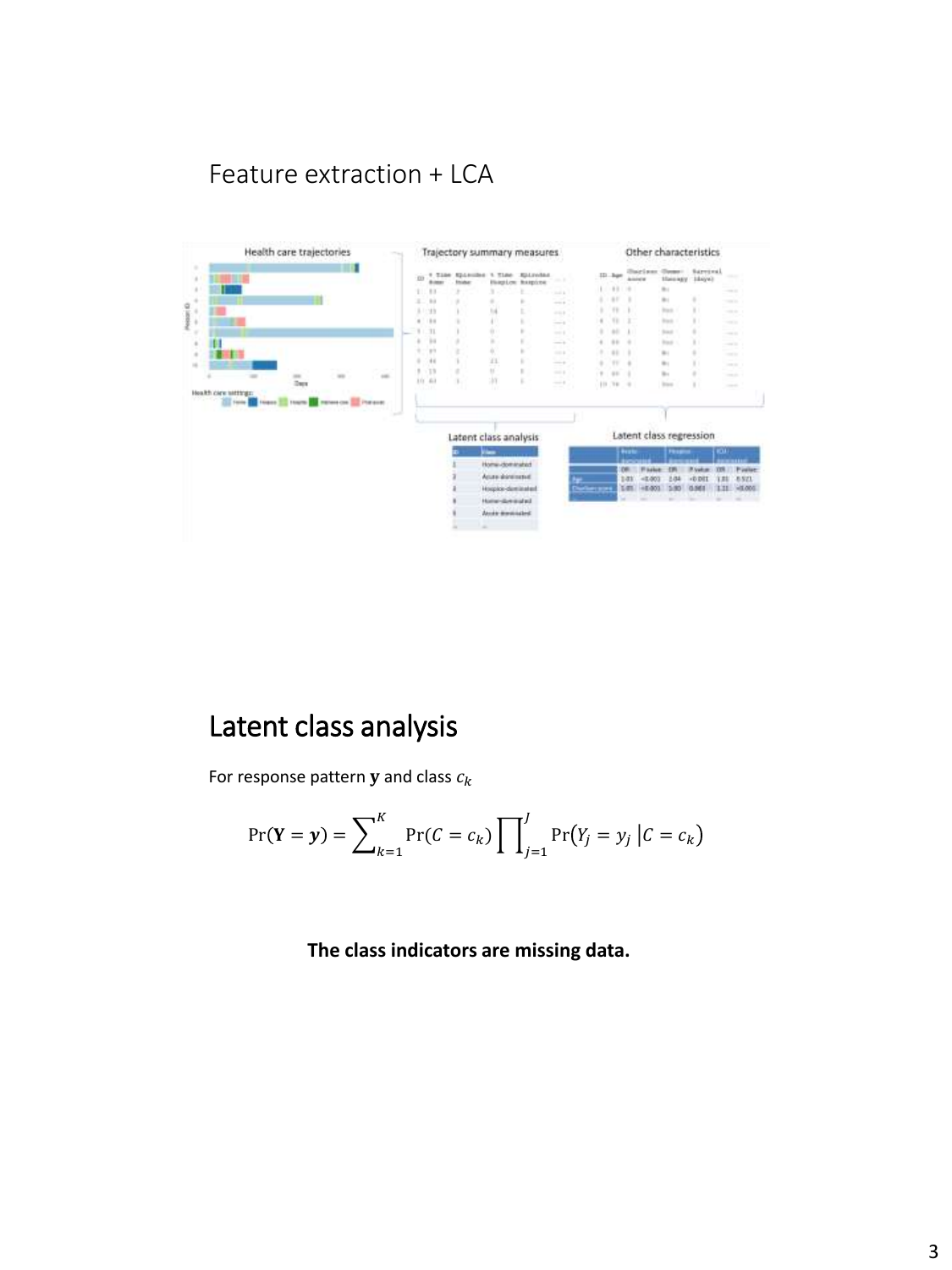## Four distinct classes



Source: Schuler et al (2017) Health Affairs. doi: 10.1377/hlthaff.2017.0448



# Classes have distinct trajectories

Source: Schuler et al (2017) Health Affairs. doi: 10.1377/hlthaff.2017.0448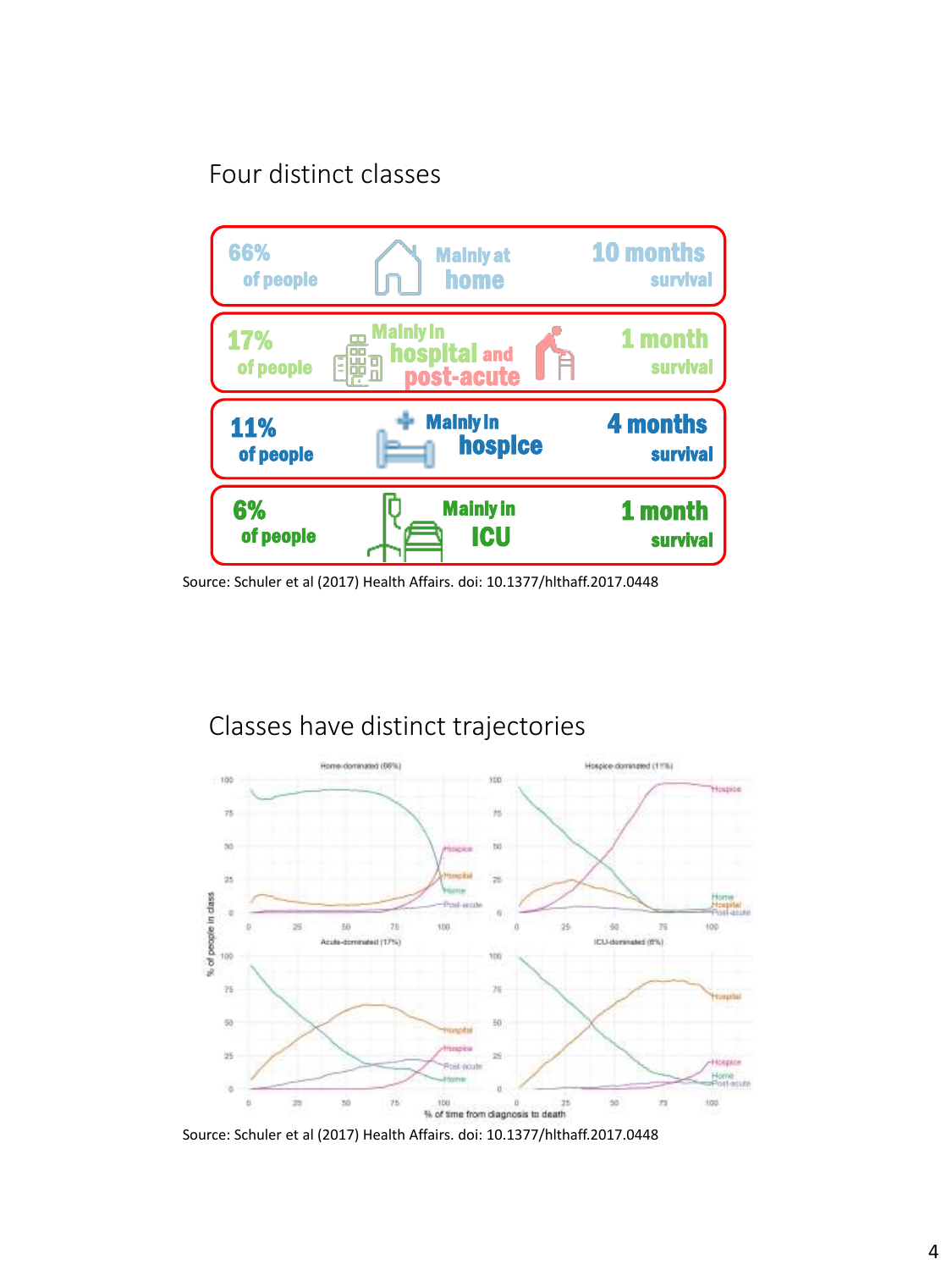# Remaining methods gaps



Distance is a weighted combination of

- 1. moving average of discordant days and
- 2. length difference

$$
d(a, b)
$$
  
=  $w \frac{1}{K} \sum_{k=1}^{K} \frac{\sum |s(a_t| \ t \in (k, k + \tau)) - s(b_t| \ t \in (k, k + \tau))|}{2\tau}$   
+  $(1 - w) \frac{|l(a) - l(b)|}{\max\{l(a), l(b)\}}$ 

 $s(a_t | t \in (k, k + \tau))$ Vector number of "days" in each state during time window of width  $\tau$  $\tau$ ,  $w$ Bandwidth and weight tuning parameters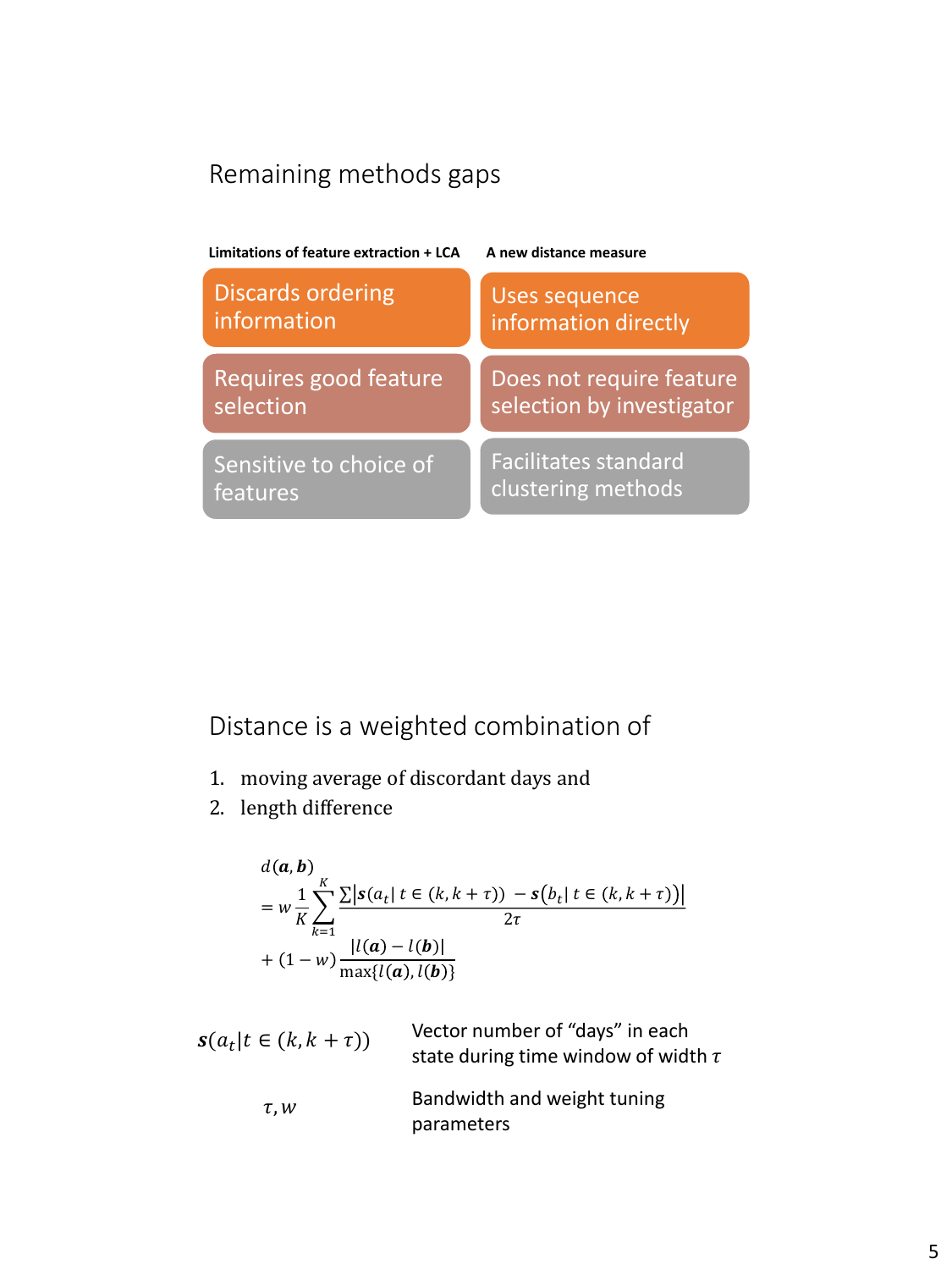

Standardized time **Standardized** time